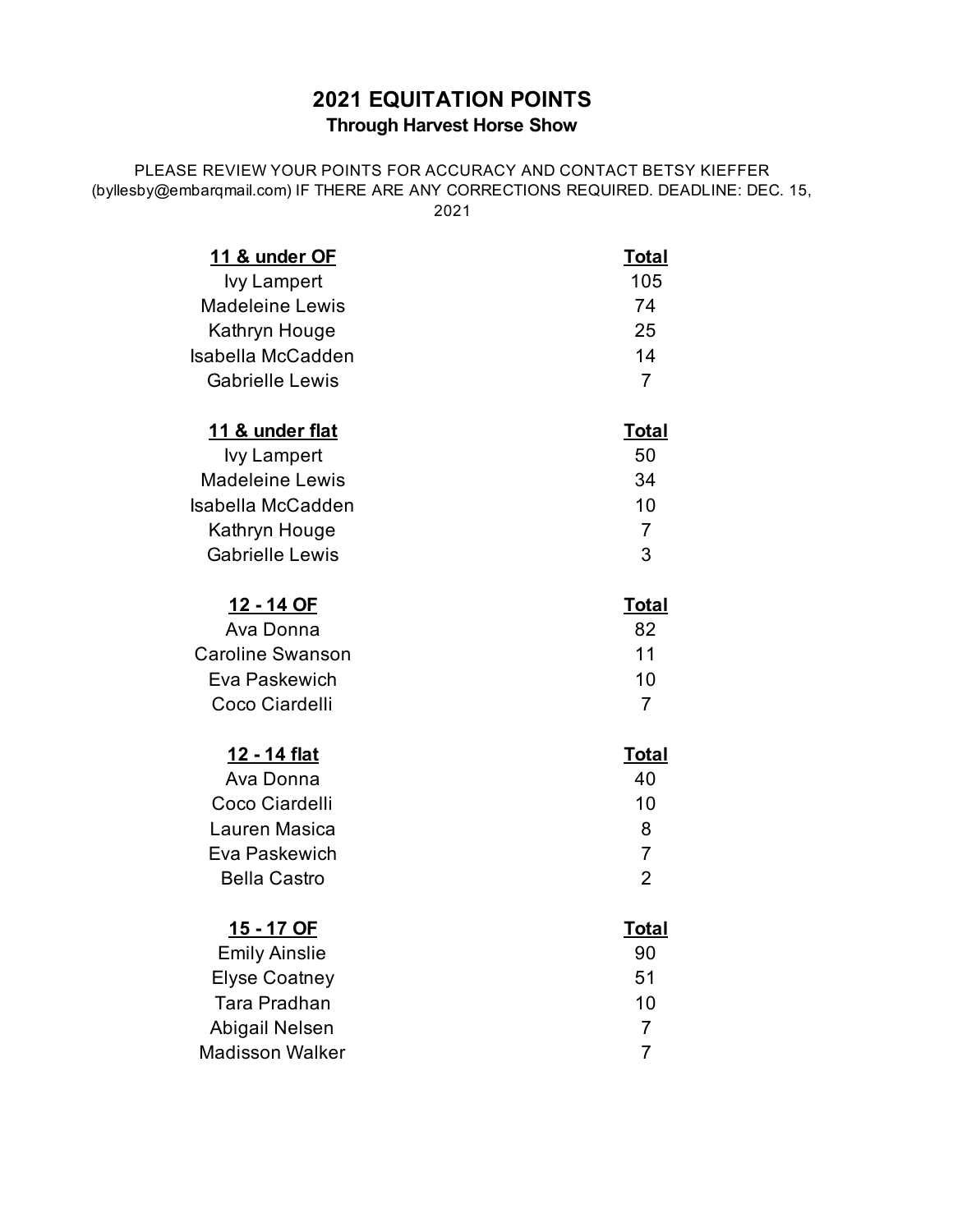| 15 - 17 flat                 | <b>Total</b>   |  |
|------------------------------|----------------|--|
| <b>Emily Ainslie</b>         | 39             |  |
| Tara Pradhan                 | 20             |  |
| <b>Elyse Coatney</b>         | 18             |  |
| Abigail Nelsen               | $\overline{7}$ |  |
| Peyton LaFrenz               | $\overline{7}$ |  |
| <b>Madisson Walker</b>       | $\sqrt{3}$     |  |
| Samantha Worm (NES)          | $\overline{2}$ |  |
|                              |                |  |
| <b>Adult EQ 18 and OVER</b>  | <b>Total</b>   |  |
| Lisa Brustman                | 76             |  |
| Tammy Johnson                | 51             |  |
| <b>Becky Milliken</b>        | 47             |  |
| Jan Olson                    | 44             |  |
| <b>Sharon Golden</b>         | 5              |  |
| Stacie Aarsvold (NES)        | 17             |  |
|                              |                |  |
| $35+$                        | <b>Total</b>   |  |
|                              |                |  |
|                              |                |  |
|                              |                |  |
| Long Stirrup EQ 17 & under   | <b>Total</b>   |  |
| <b>Harlow Burris</b>         | 79             |  |
| Savannah Erickson            | 79             |  |
| <b>Madeleine Lewis</b>       | 35             |  |
| Poppy Lokowich               | 22             |  |
| Eva Paskewich                | 22             |  |
| CoCo Ciardelli               | 22             |  |
| Ella Kortkamp                | 21             |  |
| <b>Madisson Walker</b>       | 15             |  |
| <b>Cora Theis</b>            | 12             |  |
| Morgan Morrison              | 12             |  |
| Avery Skogquist (NES)        | 3              |  |
| Taryn Klombies (NES)         | $\overline{2}$ |  |
|                              |                |  |
| Long Stirrup EQ 18 +         | <u>Total</u>   |  |
| <b>Terry Reed</b>            | 49             |  |
| <b>Emilie Watkins Condon</b> | 37             |  |
| <b>Kim Davis</b>             | 36             |  |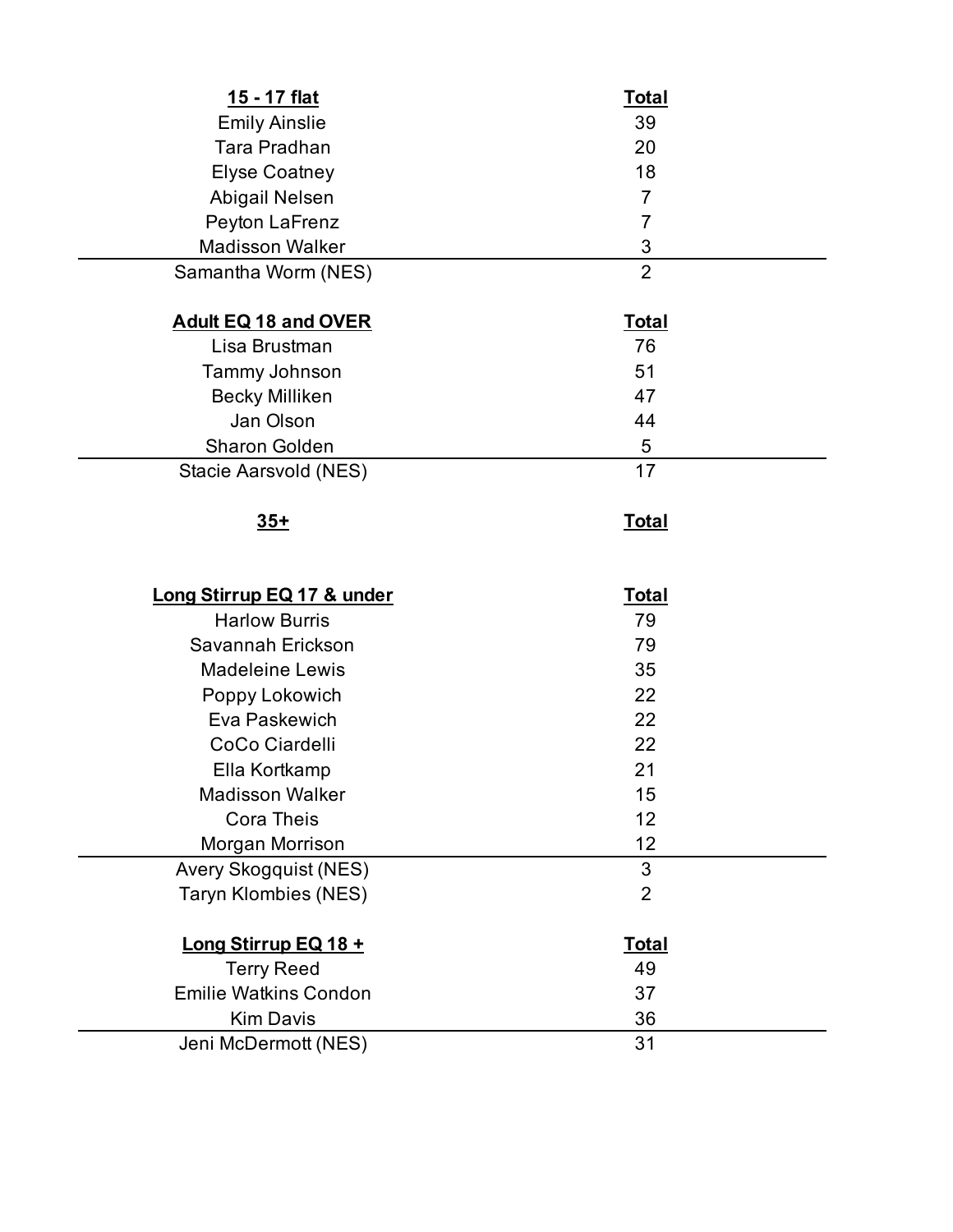| <b>Short Stirrup EQ</b>                | <b>Total</b> |
|----------------------------------------|--------------|
| Lucy Rofidal                           | 47           |
| Isabella McCadden                      | 35           |
| Paloma Garcia                          | 23           |
| <b>Madeleine Lewis</b>                 | 12           |
| Kathryn Houge                          | 12           |
| Lydia Beaver                           | 5            |
| Finleigh Schmidt (NES)                 | 12           |
|                                        |              |
| <b>Starter EQ</b>                      | <b>Total</b> |
| Nora Huseth                            | 24           |
| <b>Cora Theis</b>                      | 20           |
| Samantha Gruen                         | 20           |
|                                        |              |
| <b>Opportunity Shortest Stirrup EQ</b> | <b>Total</b> |
| <b>Bailey Wise</b>                     | 22           |
| Finley Walker (NES)                    | 27           |
|                                        |              |
| <b>Opportunity EQ</b>                  | <b>Total</b> |
| Sofia Tallarigo                        | 37           |
| Samantha Gruen                         | 30           |
| Abby Jansen                            | 20           |
| Rowan Johnson                          | 17           |
| Felix Johnson                          | 8            |
| Isabella McCadden                      | 5            |
| Lucy Rofidal                           | $\sqrt{3}$   |
| Ruby Rush (NES)                        | 15           |
|                                        |              |
| <b>Masters EQ</b>                      | <b>Total</b> |
| <b>Betsy Kieffer</b>                   | 66           |
| Melanie Johnson                        | 13           |
| Jeffrey Tow Arnett (NES)               | 14           |